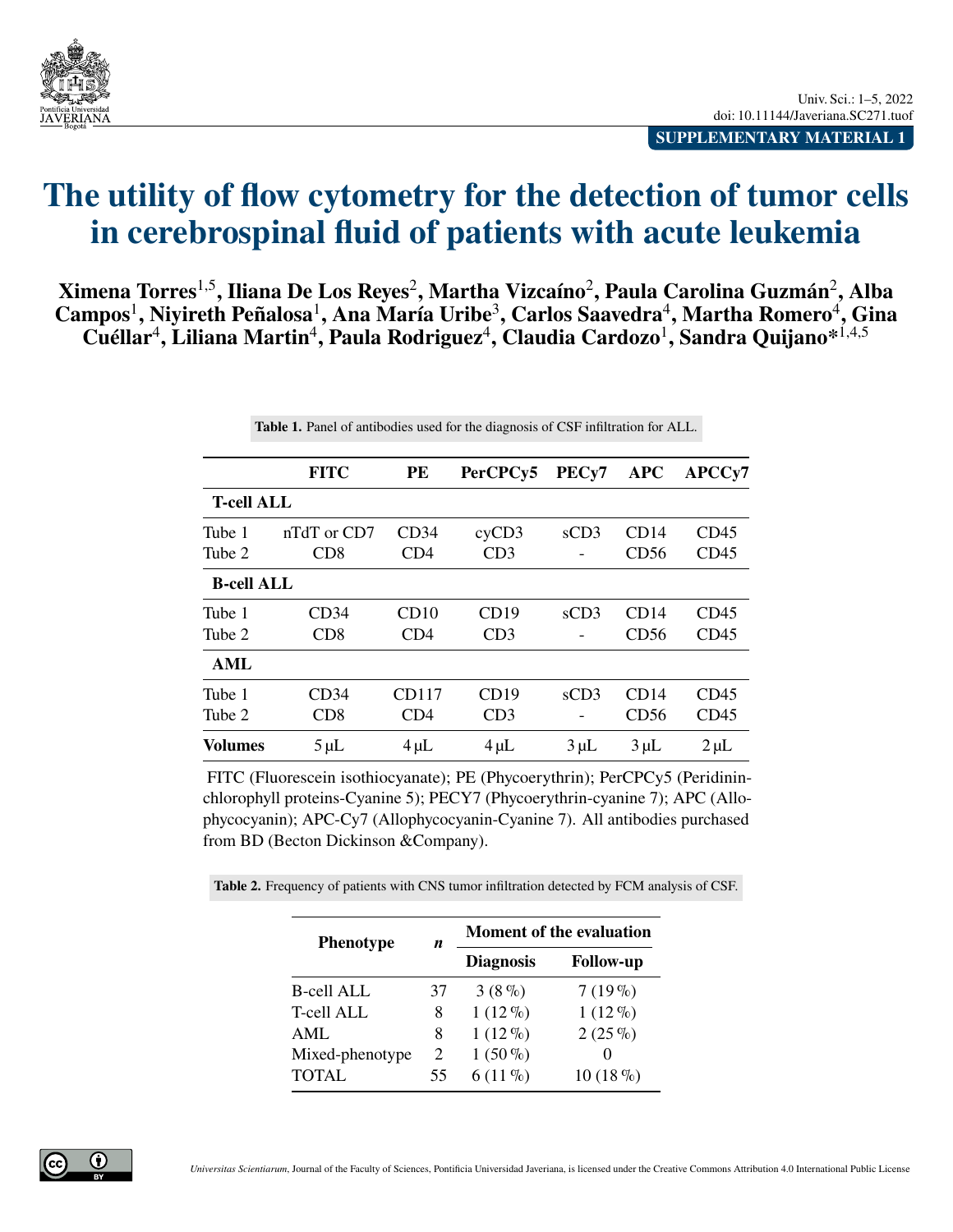| <b>VARIABLE</b>                                        |             |                                | Infiltration ( $n = 17$ ) No infiltration ( $n = 72$ ) |                               | $\boldsymbol{p}^*$   |
|--------------------------------------------------------|-------------|--------------------------------|--------------------------------------------------------|-------------------------------|----------------------|
|                                                        | <b>Mean</b> | Range                          | <b>Mean</b>                                            | Range                         |                      |
| Total cell number $\mu L^{-1}$<br>T-cells $\mu L^{-1}$ | 893<br>25.4 | 0.1 to 13 461<br>$0.03$ to 229 | 11.4<br>5.3                                            | $0.01$ to 220<br>$0.01$ to 74 | ${}< 0.001$<br>0.004 |

**Table 3.** Cell subsets in CSF of patients with B-cell ALL according to CNS tumor infiltration by FCM.

<sup>\*</sup> Mann-Whitney test. Detection limit of FCM was  $0.07$  cells  $\mu L^{-1}$ .

**Table 4.** Prognosis factors in patients with T-cell ALL according to CNS infiltration detected by FCM analysis of CSF.

| <b>FACTOR</b>                                                                              |                | $FCM-$            | $FCM+$            | $\boldsymbol{p}$ |
|--------------------------------------------------------------------------------------------|----------------|-------------------|-------------------|------------------|
| At diagnosis                                                                               |                |                   |                   |                  |
| White blood cells in peripheral blood $(1 \times 10^3 \,\mu L^{-1})$                       |                | $105(5-259)$      | 135.5 (26-245)    | <b>NS</b>        |
| Blasts in bone marrow $(\%)$                                                               |                | 75 (39-96)        | 80 (78-83)        | <b>NS</b>        |
| Blasts in peripheral blood $(\%)$                                                          |                | 58 (2-96)         | 53 (12-94)        | NS               |
| Platelets $(1 \times 10^3 \,\mu L^{-1})$                                                   |                | 143 (36.7-271)    | $24(20-28)$       | 0.053            |
| Neutrophils $(1 \times 10^3 \,\mu L^{-1})$                                                 |                | $6(1.6-13)$       | $24(5.6-42.3)$    | <b>NS</b>        |
| Haemoglobin $(g dL^{-1})$                                                                  |                | $11(6.7-16.2)$    | $10.1(8.2-12)$    | <b>NS</b>        |
| LDH (UI/L)                                                                                 |                | 8533 (847-21 500) | 6142 (3166-9119)  | <b>NS</b>        |
| Cytogenetic findings <sup>b</sup>                                                          |                |                   |                   |                  |
|                                                                                            | Normal         | 3/4               | 2/2               | <b>NS</b>        |
| Hyperdiploid                                                                               |                | 1/4               | 0/2               |                  |
| Risk-group assignment <sup>a</sup>                                                         |                |                   |                   |                  |
|                                                                                            | Low            | 0/5               | 0/2               | <b>NS</b>        |
| Intermediate                                                                               |                | 0/5               | 1/2               |                  |
|                                                                                            | High           | 5/5               | 1/2               |                  |
| Extramedullary infiltration <sup>a</sup>                                                   |                |                   |                   |                  |
|                                                                                            | Yes            | 0/7               | 2/2               | 0.014            |
|                                                                                            | No             | 7/7               | 0/2               |                  |
| Neurological symptoms <sup>a</sup>                                                         |                |                   |                   |                  |
|                                                                                            | Yes            | 0/5               | 0/2               | <b>NS</b>        |
|                                                                                            | N <sub>o</sub> | 5/5               | 2/2               |                  |
| <b>Treatment response</b>                                                                  |                |                   |                   |                  |
| Blast count on day 8 (blast $\mu L^{-1}$ ) <sup>a</sup><br>Complete remission <sup>b</sup> |                | 1564 (243-3800)   | 41730 (20-83 440) | <b>NS</b>        |
|                                                                                            | Yes            | 4/4               | 2/2               | <b>NS</b>        |
|                                                                                            | No             | 0/4               | 0/2               |                  |
| Relapseb                                                                                   |                |                   |                   |                  |
|                                                                                            | Yes            | 5/5               | 1/2               | <b>NS</b>        |
|                                                                                            | No             | 0/5               | 1/2               |                  |
| Death <sup>c</sup>                                                                         |                |                   |                   | <b>NS</b>        |
|                                                                                            | Yes            | 0/5               | 1/2               |                  |
|                                                                                            | N <sub>o</sub> | 5/5               | 1/2               |                  |

Mann-Whitney test. NS: non-significant. Death: Yes (dead); No (alive), death caused by the progression of disease. Values between parentheses correspond to ranges, and values outside of parentheses correspond to means. Bold data: statistically significant.

<sup>a</sup> Prednisolone response, sample size for  $FCM + = 2$  and  $FCM - = 4$ .

<sup>b</sup> Sample size FCM  $+ = 2$  and FCM  $- = 5$ .

<sup>c</sup> Sample size for FCM  $+ = 2$  and FCM  $- = 4$ .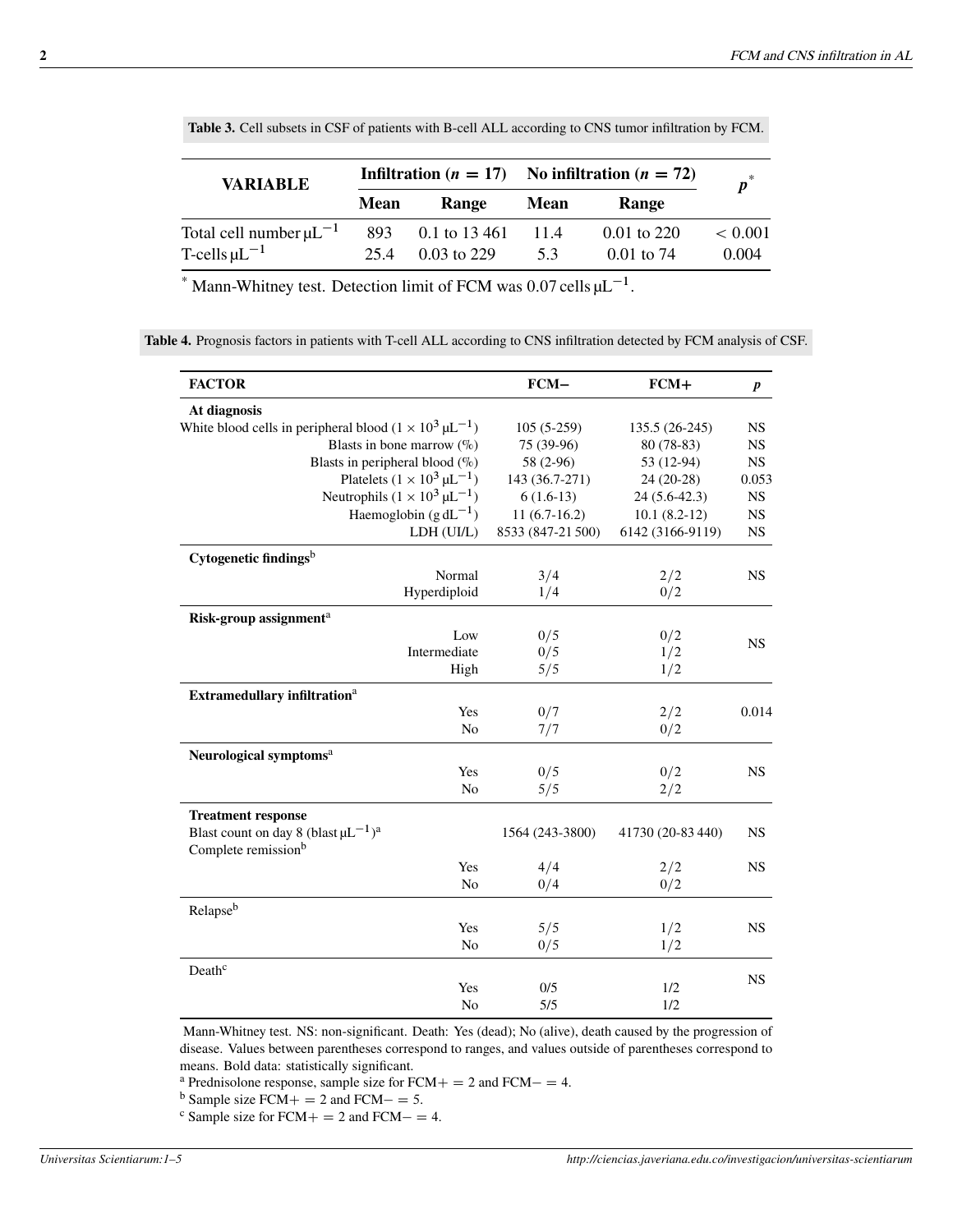| <b>FACTOR</b>                                                              | $FCM-$            | $FCM+$             | $\boldsymbol{p}$ |
|----------------------------------------------------------------------------|-------------------|--------------------|------------------|
| At diagnosis                                                               |                   |                    |                  |
| White blood cells in peripheral blood $(1 \times 10^3 \,\mu\text{L}^{-1})$ | $112(6.7-286)$    | $35(5.2 - 69)$     | <b>NS</b>        |
| Blasts in bone marrow $(\%)$                                               | $21(15-39)$       | $48.3(5.9-82)$     | <b>NS</b>        |
| Blasts in peripheral blood $(\%)$                                          | $32(7-67)$        | $40.6(30-52)$      | <b>NS</b>        |
| Haemoglobin $(g dL^{-1})$                                                  | $9(6.1 - 13.7)$   | $12(9.1 - 17.1)$   | <b>NS</b>        |
| Platelets $(1 \times 10^3 \,\mu L^{-1})$                                   | $60(21-131)$      | $92(27-149)$       | <b>NS</b>        |
| Neutrophils $(1 \times 10^3 \,\mu L^{-1})$                                 | $47.4(2.2 - 179)$ | $10.5(2.7-17.1)$   | <b>NS</b>        |
| LDH (UI/L)                                                                 | 1997 (893-2851)   | 2 624 (1.050-4892) | <b>NS</b>        |
| <b>Cytogenetic findings</b>                                                |                   |                    |                  |
| t(8; 21)                                                                   | 1/4               | 1/3                | <b>NS</b>        |
| <b>GATA</b>                                                                | 1/4               | 1/3                |                  |
| Normal                                                                     | 1/4               | 0/3                |                  |
| Hyperdiploid                                                               | 1/4               | 1/3                |                  |
| <b>Risk-group assignment</b>                                               |                   |                    |                  |
| Favourable                                                                 | 1/5               | 1/3                |                  |
| Intermediate                                                               | 0/5               | 1/3                | <b>NS</b>        |
| Unfavourable                                                               | 4/5               | 1/3                |                  |
| <b>Extramedullary infiltration</b>                                         |                   |                    |                  |
| Yes                                                                        | 1/5               | 3/3                | 0.04             |
| No                                                                         | 4/5               | 0/3                |                  |
| <b>Neurological symptoms</b>                                               |                   |                    |                  |
| Yes                                                                        | 0/5               | 1/3                | <b>NS</b>        |
| No                                                                         | 5/5               | 2/3                |                  |
| <b>Treatment response</b><br>Complete remission                            |                   |                    |                  |
| Yes                                                                        | 3/4               | 1/2                |                  |
| N <sub>0</sub>                                                             | 1/4               | 1/2                | <b>NS</b>        |
| Relapse                                                                    |                   |                    |                  |
| Yes                                                                        | 2/4               | 1/3                |                  |
| N <sub>o</sub>                                                             | 2/4               | 2/3                | <b>NS</b>        |
| Death                                                                      |                   |                    |                  |
| Yes                                                                        | 2/5               | 1/3                | <b>NS</b>        |
| No                                                                         | 3/5               | 2/3                |                  |

**Table 5.** Prognosis factors in patients with AML according to CNS infiltration detected by FCM analysis of CSF.

Mann-Whitney test. NS: non-significant. Death: Yes (dead); No (alive), death caused by the progression of disease. Values between parentheses correspond to ranges, and values outside of parentheses correspond to means. Bold data: statistically significant.

<sup>a</sup> Sample size applicable for the blood count and LDH variables,  $FCM+=3$  and  $FCM-=5$ .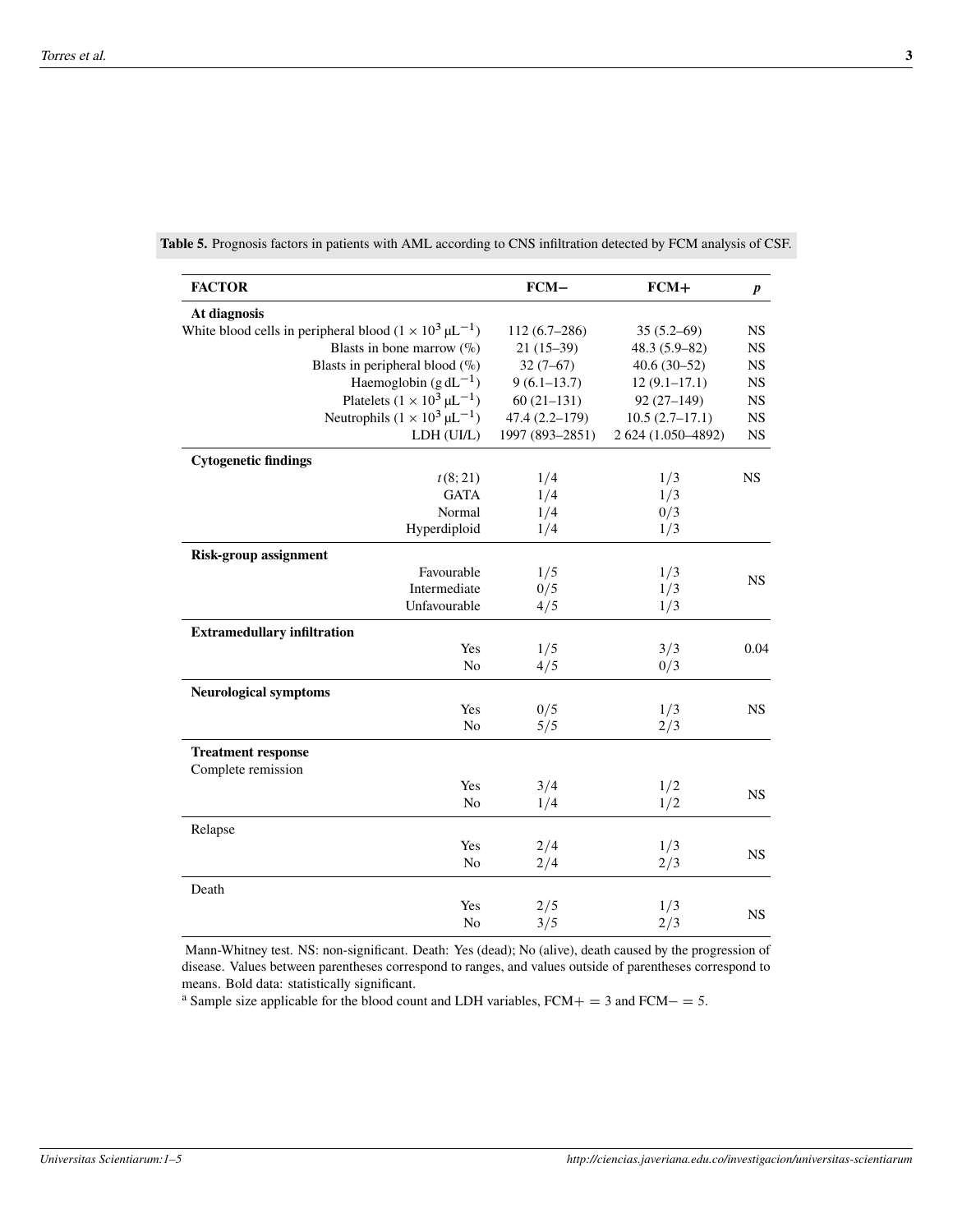|                                                     | Relapse-free survival Overall survival |                  |
|-----------------------------------------------------|----------------------------------------|------------------|
| <b>Variable</b>                                     | $\boldsymbol{p}$                       | $\boldsymbol{p}$ |
| White blood at diagnosis ( $> 50000 \,\mu L^{-1}$ ) | 0.12                                   | 0.07             |
| Complete remission                                  | < 0.001                                | 0.001            |
| Age                                                 | 0.12                                   | 0.11             |
| Immunophenotype                                     | 0.78                                   | 0.52             |
| CNS Infiltration by FCM                             | < 0.001                                | < 0.001          |
| <b>Risk</b>                                         |                                        |                  |
| Low                                                 | 0.07                                   | 0.18             |
| Intermediate                                        | 0.58                                   | 0.20             |
| High                                                | 0.11                                   | 0.14             |
| <b>Cytogenetics</b>                                 |                                        |                  |
| t(9; 22)                                            | 0.01                                   | 0.01             |
| t(4;11)                                             | 0.10                                   | 0.53             |
| t(12; 21)                                           | 0.28                                   | 0.36             |
| t(1;19)                                             | 0.96                                   | 0.88             |
| Normal cariotype                                    | 0.22                                   | 0.92             |

**Table 6.** Multivariate Cox model for relapse-free survival ( $n = 12$ ) and overall survival ( $n = 10$ ) of AL patients with known data on all covariates in the model.

Abbreviations:

CNS: central nervous system. FCM: flow cytometry.



**Figure 1.** Overall survival of patients with B-cell ALL, with (blue line) or without (green line) CNS tumor infiltration detected by FCM. Log-rank test (Mantel-Cox)  $p = 0.13$ .